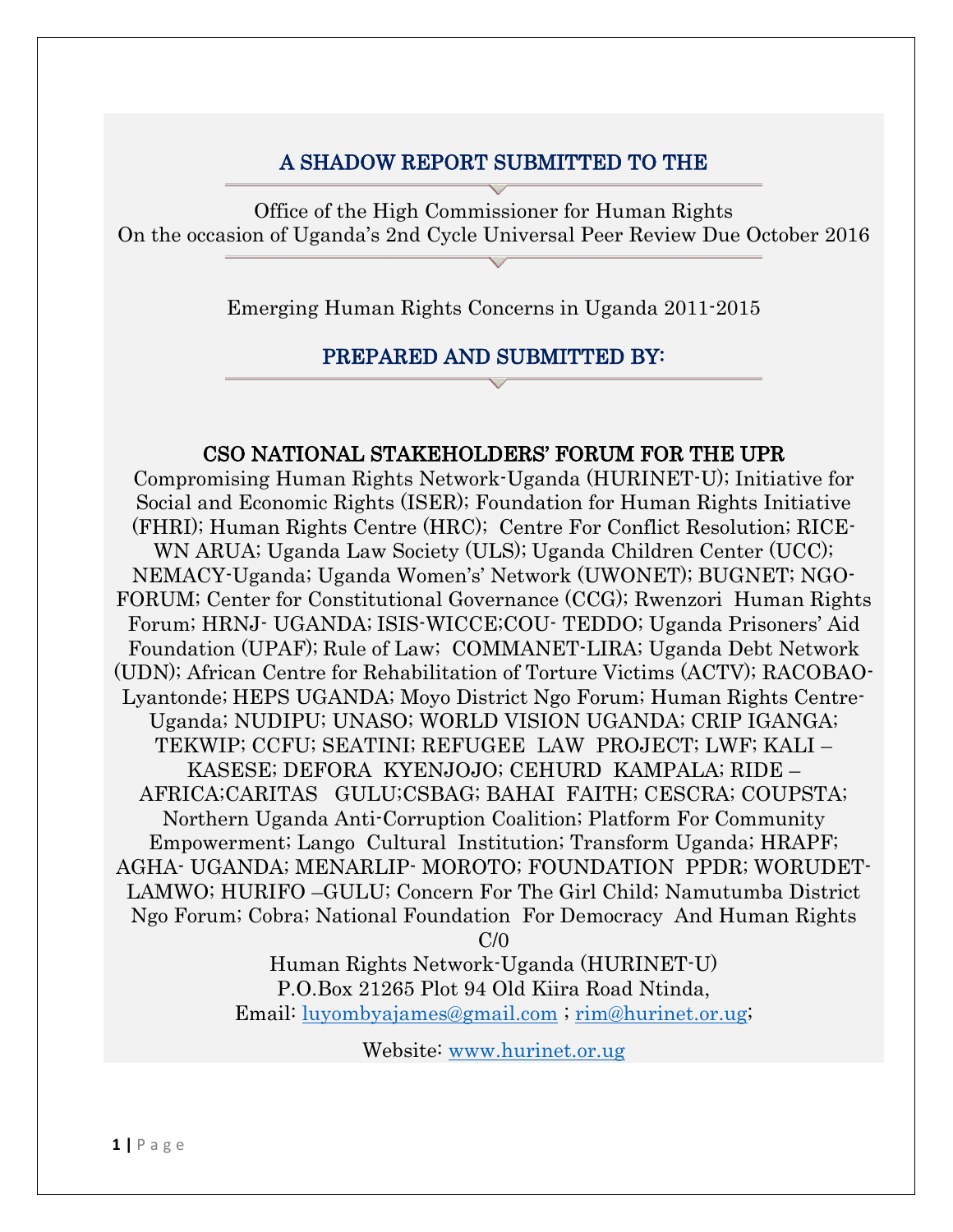#### **A Note about the National Stakeholders' Forum on the UPR**

- 1.1 This report has been generated as a result of consultation with various actors both individuals and organizations working on human rights in Uganda under the loose umbrella network called CSO NATIONAL STAKEHOLDERS' FORUM ON THE UPR with a membership of over 120 Non-Governmental Organizations Operating in Uganda in the area of Human Rights promotion and protection.
- 1.3 The CSO NATIONAL STAKEHOLDERS' FORUM ON THE UPR was divided up further into 9 clusters to deal with different thematic areas of human rights. For this particular report, after deliberations among the FORUM members, the following issues were agreed upon as emerging concerns for human rights in Uganda. The report recognizes the positive aspects that have been undertaken by the Government of Uganda in the past 5 years to enhance human rights. It further highlights the emerging concerns and proposes recommendations aimed at improvement.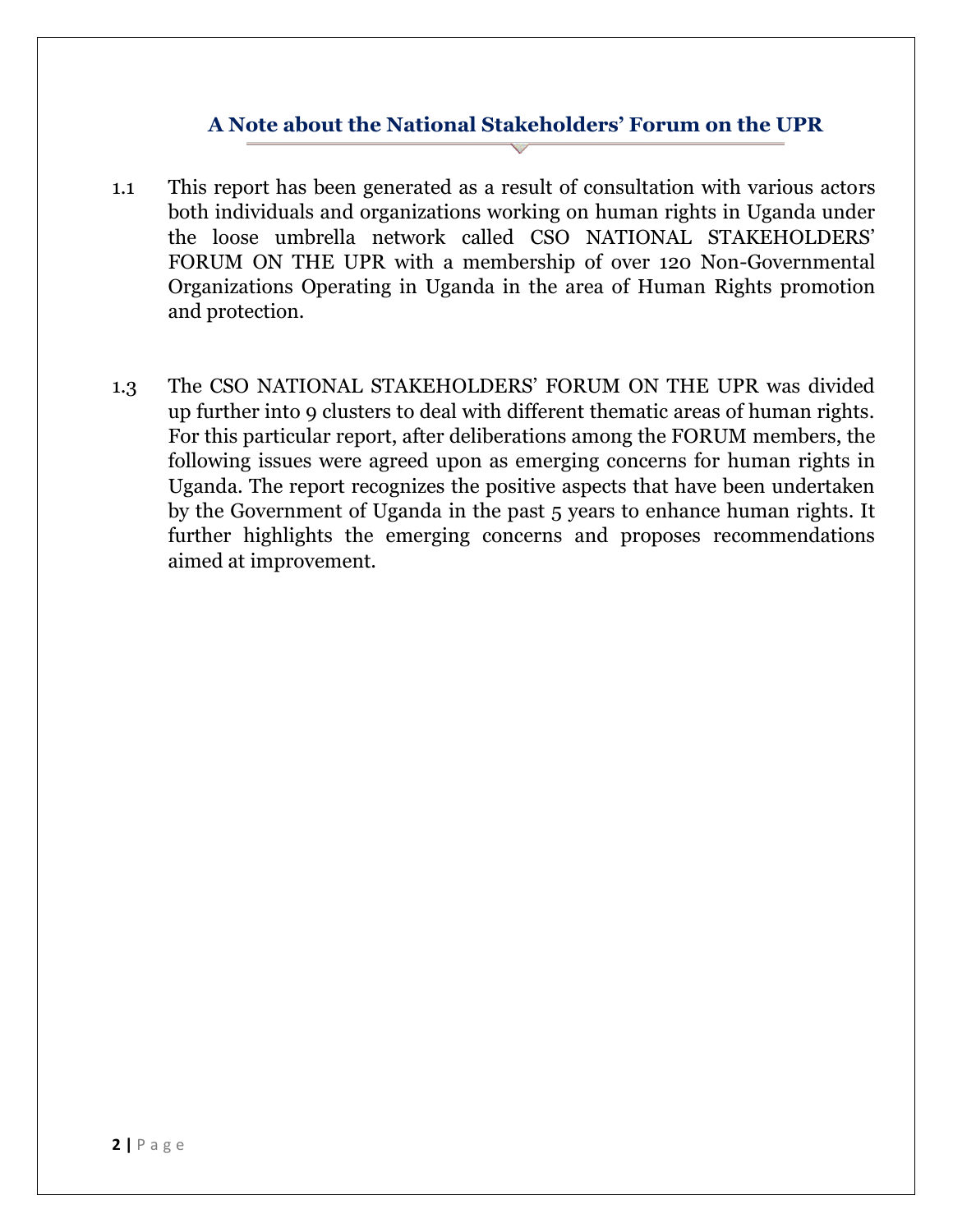# **Emerging Human Rights Concerns in Uganda -2011-2015**

# **II. STRUCTURAL ISSUES RELATING TO THE IMPLEMENTATION OF HUMAN RIGHTS IN UGANDA**

## **Scope of International Obligations and compliance**

2.1 Uganda has ratified several international and regional instruments as commitment to strengthening human rights promotion and protection. In 2014, Uganda submitted its initial report on the Convention on Economic Social and Cultural rights after 20 years and was reviewed in June 2015 and also the International Convention on Migrant Workers in April 2015. However several other instruments such as; (i) ICCPR Optional protocol II, (ii) Optional Protocol to the Convention against Torture and other Cruel, inhuman or Degrading Treatment or punishment, (iii) Optional Protocol on CEDAW, (iv) Protocol to Prevent, Suppress and Punish Trafficking in Persons, Especially Women and Children, (v) Optional Protocol to the ICESCR (vi) Convention for the Protection of All Persons from Enforced Disappearance have not been ratified despite several calls to Government to do so in order to strengthen the protection of human rights in Uganda.

# **Constitutional and Legislative framework**

2.2 In line with the 2011 UPR recommendations, during the reporting period, Uganda enacted progressive legislations such as; the Prevention and Prohibition of Torture Act 2012, which broadens the definition of torture to cover acts committed both by state and non-state actors; and places individual criminal liability for perpetrators of torture. The Children's Act Amendment Bill 2015 which seeks to strengthen institutional mechanisms for promotion of children's rights through the establishment of the Uganda National Children's Authority among others. The Government recalled the Anti-Pornography Act that was being used to violate the rights of women and girls.

2.3 The Government also developed policies such as the New-born and Child Health Sharpened Plan 2013 and the National HIV/AIDS Policy and the National HIV Prevention Strategy (2011-2015) are progressive policy instruments in promoting rights protection in the health sector. In addition, there have been several initiatives such as the development of the National Action Plan on human rights, the inclusion of a human rights based approach in the new National Development Plan II, the establishment of the Parliamentary Committee on human rights; the constitution of the Equal Opportunities Commission to comprehensively address issues of non-discrimination; the establishment of human rights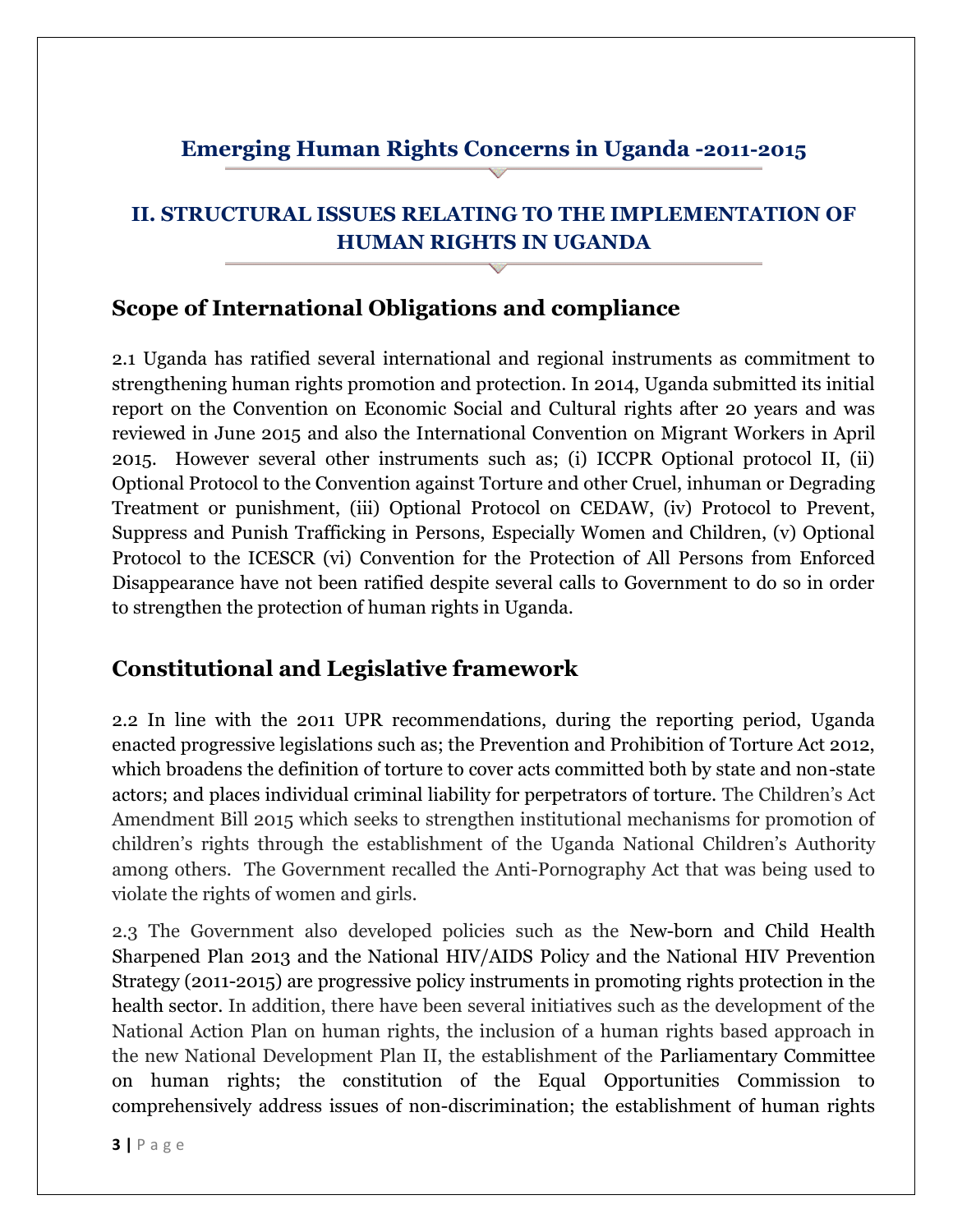directorates in all government security agencies, and the establishment of the Parliamentary Forum on media among others.

2.4 However, despite the 2011 UPR recommendations, the Government has still failed to pass the Marriage and Divorce Bill leaving many women vulnerable to abuse. The Government has also enacted regressive laws such as the Public Order Management Act 2013, which leaves little room for dissent criticism related to governance and civic space, NGO Registration Act 2016, which widens the scope of government control over the work of NGOs, the Anti-Terrorism (Amendment) Act 2015, provides for death sentence for several offences and can be used to witch hunt human rights defenders (HRDs). The 2014 HIV Prevention and Control Act threatens efforts in the fight against HIV/AIDS and in particular could deter testing. The Anti-Homosexuality Act 2014, although annulled on a technicality, remains a threat to holistic enjoyment of human rights. In 2014 the Minister for Information issued 2 regulations under the Press and Journalist Act. S.I.<sup>1</sup> No. 4 of 2014 specified the types of fees required for active practice of journalism. S.I. No. 5 tightened the code of ethics contained in the law. Elements of the code, particularly one barring persistent questions by reporters, would seriously harm investigative journalism.

#### **Progress on Implementation of 2011 UPR recommendations**

Since 2011, the Government has undertaken several initiatives to implement the proposed recommendations. This section highlights some of these successes as well as the challenges met and areas for improvement.

### **Right to life, liberty and security of person**

2.5 The 2011 UPR made several recommendations on right to life such as abolish death penalty, declare a moratorium on executions and investigate extra-judicial killings. With regards to the recommendation to commute all death sentences to life imprisonment for inmates who spend more than three years on death row, the Judiciary undertook mitigation hearings for death row inmates which resulted in a reduction in the number of inmates on death row from 505 (453 men and 34 women) in 2011 to (200 men and 11 women) in 2015. Regarding extra-judicial killings, the Government has to-date instituted 5 investigations into questions of human rights violations by the Uganda Peoples Defence Forces (UPDF) during the Karamoja disarmament process.

2.6 Despite this progress, the period under review, has witnessed several violations of the right to life, liberty and security of person. The Parliament passed the Anti-Terrorism Act, which provided for the death sentence for several offences. The country saw an increase in deaths arising out of mob justice with 266 cases reported in 2012, 426 incidents in 2013 and

<sup>1</sup>Statutory Instrument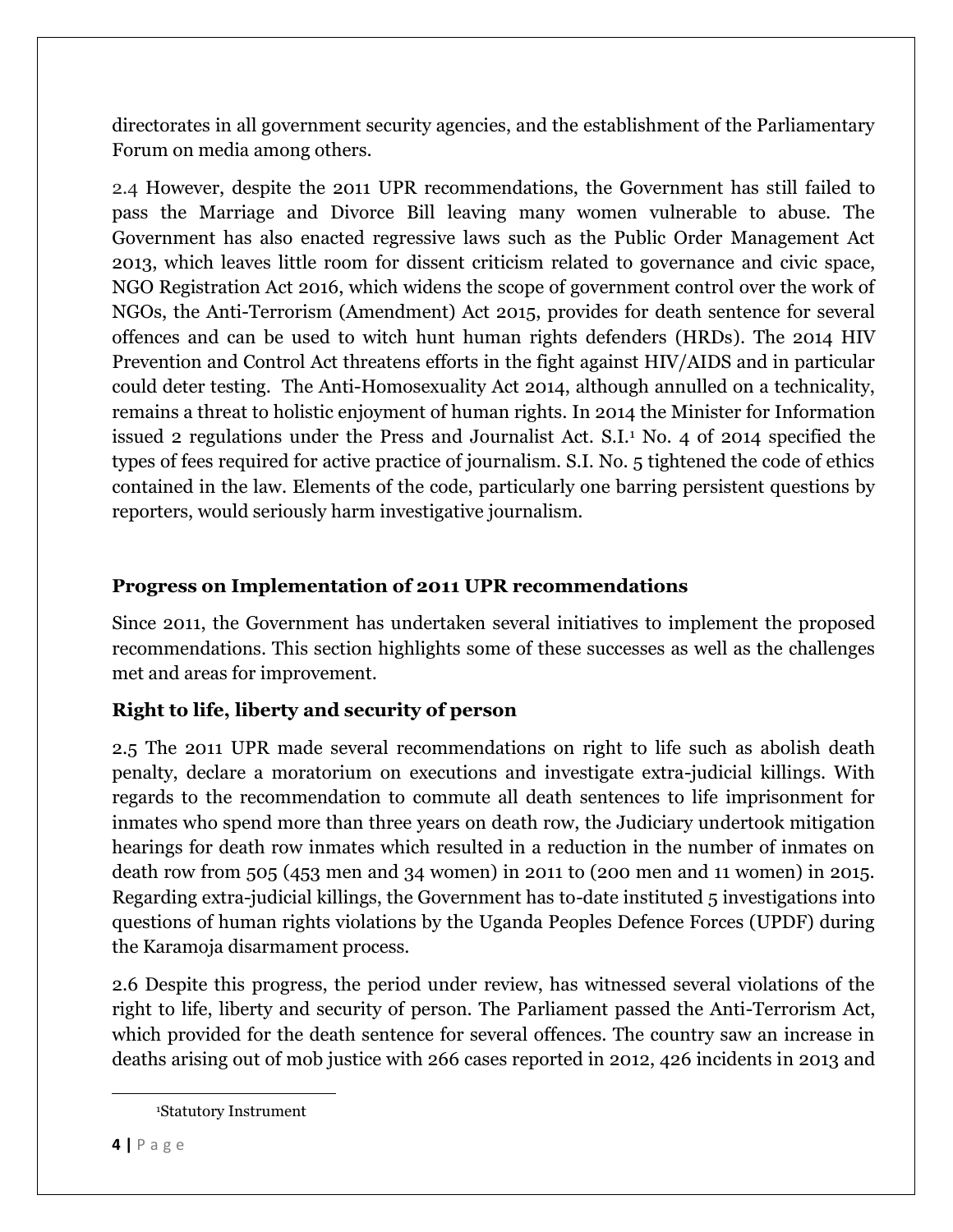453 in 2014.<sup>2</sup> In 2013 two journalists, one a freelance and another from the New Vision where found dead under mysterious circumstances.

2.7 With regards to right to liberty, Human Rights Network for Journalists (HRNJ) recorded 10 cases of journalists arrested and detained over electoral related reporting. On 6th February 2016, police in Abim district, arrested 3 journalists who were filming election campaigns. The journalists were released after 4 hours without preferring any charge against them. Activists involved in the Black Monday campaign against corruption also faced indiscriminate arrests. In mid-December 2015 the head of security for one of the presidential candidates disappeared after police threatened to arrest him. To-date his whereabouts remain unknown.

2.8 Whereas Article 23(4)(b)<sup>3</sup> provides that a person arrested or detained should, if not released earlier, be brought to court as soon as possible and not later than 48 hours, 2014 registered the highest number of complaints (381) related to detention beyond 48 hours.<sup>4</sup> In 2014/2015, the average time spent on remand for capital offenders was 10½ months and 2 months for non-capital offenders.<sup>5</sup> This unlawful detention is exacerbated by the high prison congestion. There are currently 45,314 inmates against a capacity of 16,517.<sup>6</sup> Juveniles are also detained with adults due to the shortage of remand homes.

### **Recommendations:**

- 1. Ratify the Second Optional Protocol to the ICCPR –to abolish the death penalty.
- 2. Pass into law the Law Revision (Penalties in Criminal Matters) Miscellaneous Amendment Bill, 2013 that seeks to amend sections in the Uganda People Defence Forces Act, Penal Code Act and Anti-Terrorism Act, which still provide for the mandatory death sentence and instead provide for life imprisonment.
- 3. Investigate and prosecute all security personnel implicated in extra-judicial killings.
- 4. Promote strict adherence to the 48-hour rule as provided by the Constitution.
- 5. Review Article 23 of the Constitution to stipulate a definite period of detention after committal to the High Court.
- 6. Allocate more budgetary resources to the Uganda Prisons Service to improve and expand detention facilities.
- 7. Construct more remand homes for juveniles and adopt a rehabilitation oriented approach in the management of these homes.

<sup>2</sup> O. Bitaliwo, Conceptualization of Community Policing in the Uganda Police Force, *International Journal of Peace and Conflict Studies*, Vol 2(3) 2014, pg. 62 <sup>3</sup>1995 Constitution (as amended)

<sup>4</sup>Uganda Human Rights Commission, 17th Annual Report pg. 19 <sup>5</sup>Justice Law and Order Sector Performance Report 2014/25 pg.23

<sup>6</sup>Uganda Prison Statistics, July 2015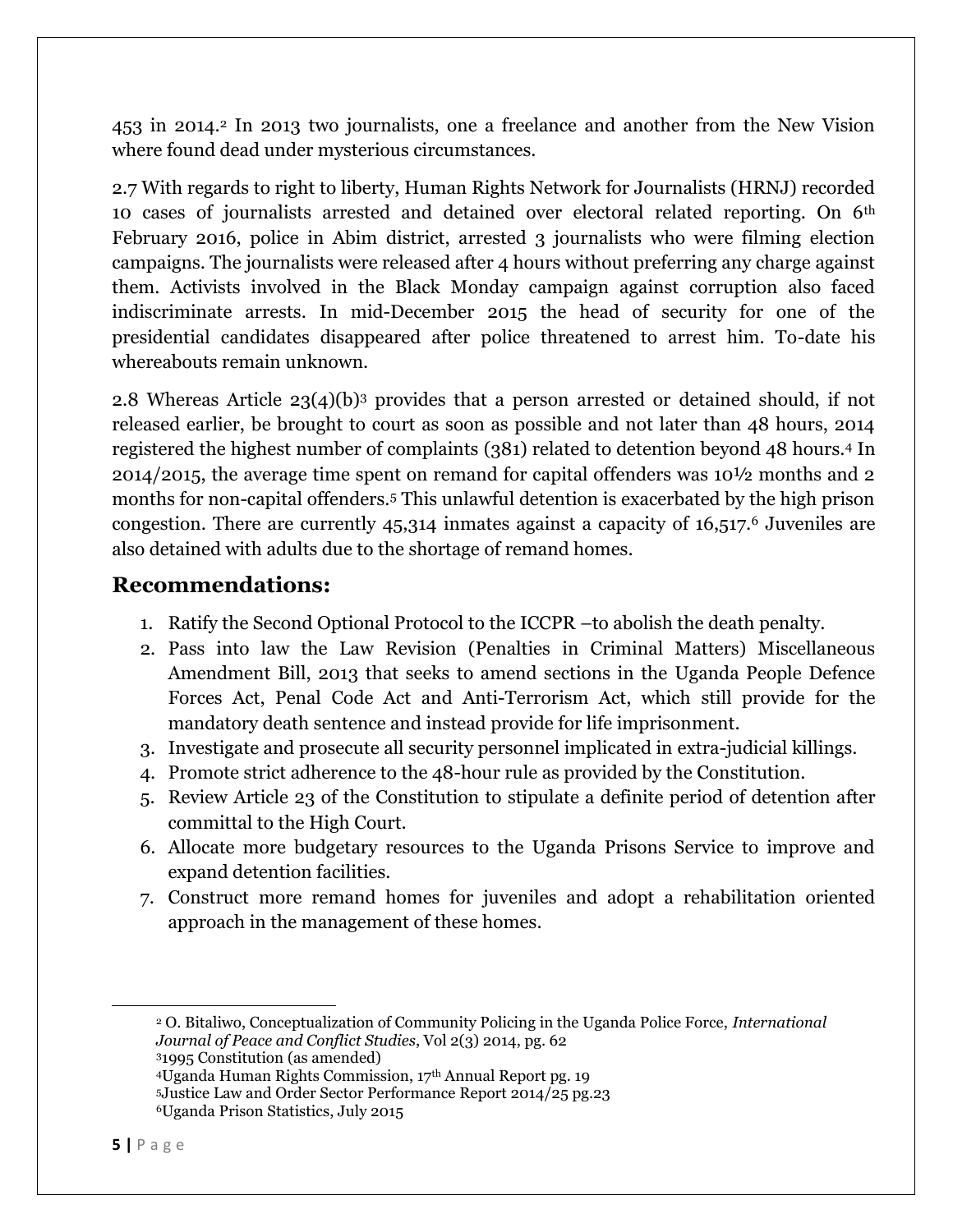#### **Freedom from torture, cruel, inhuman or degrading treatment or punishment**

2.9 In line with the UPR recommendations on freedom from torture, Uganda enacted the Prevention and Prohibition of Torture Act 2012 that provides for liability for both state and non-state actors. However since enactment of the Act, there have not been any prosecutions and the number of incidents of torture cases has only increased. Uganda Human Rights Commission (UHRC) and a few CSOs have access to detention facilities and these have continued to register cases of torture. In 2014, UHRC registered 357 cases mainly by the police, and the African Centre for the Treatment and Rehabilitation of Torture Victims (ACTV)<sup>7</sup> registered 1,154 victims of torture.<sup>8</sup> Although the UHRC tribunal hears cases of torture, torture victims are not readily compensated. In 2014 the UHRC awarded UGX 1,495,102,7599to torture victims out of which only UGX. 999,323,09310had received their compensation. Failure to readily compensate torture victims further aggravated their suffering.

### **Recommendations:**

- 1. Ratify the Optional Protocol to the UN Convention against Torture and Other Cruel, Inhuman or Degrading Treatment or Punishment to allow for free and independent inspections in places of detention
- 2. Adopt the Prevention of and Prohibition of Torture Act Regulations to operationalize the Act.
- 3. Establish a national prevention mechanism against torture e.g. putting in place mechanisms that make it easier for NGOs to access detention facilities for monitoring purposes.
- 4. Set up a victim's compensation fund to ensure timely compensation of torture victims.

## **Freedom of expression, association and assembly**

2.10 Despite the UPR recommendations on freedom of expression, assembly and association, the Government enacted the Public Order Management Act 2013, which seeks to regulate the conduct of public meetings. The Act leaves little room for dissent or criticisms related to governance and civic space. With regard to freedom of expression, the period witnessed increased attacks against journalists mainly by police officers. HRNJ reported over 70 cases of physical assault, destruction of equipment, intimidation, arrest, and detention and closure of different media houses. In May 2013 the police shut down the

An indigenous NGO that provides medical treatment and rehabilitation services to torture victims. *A World Free From Torture*, African Centre for the Treatment and Rehabilitation of Torture Victims, Annual Report, 2014. Equivalent to USD 453,302 Equivalent to USD 302,986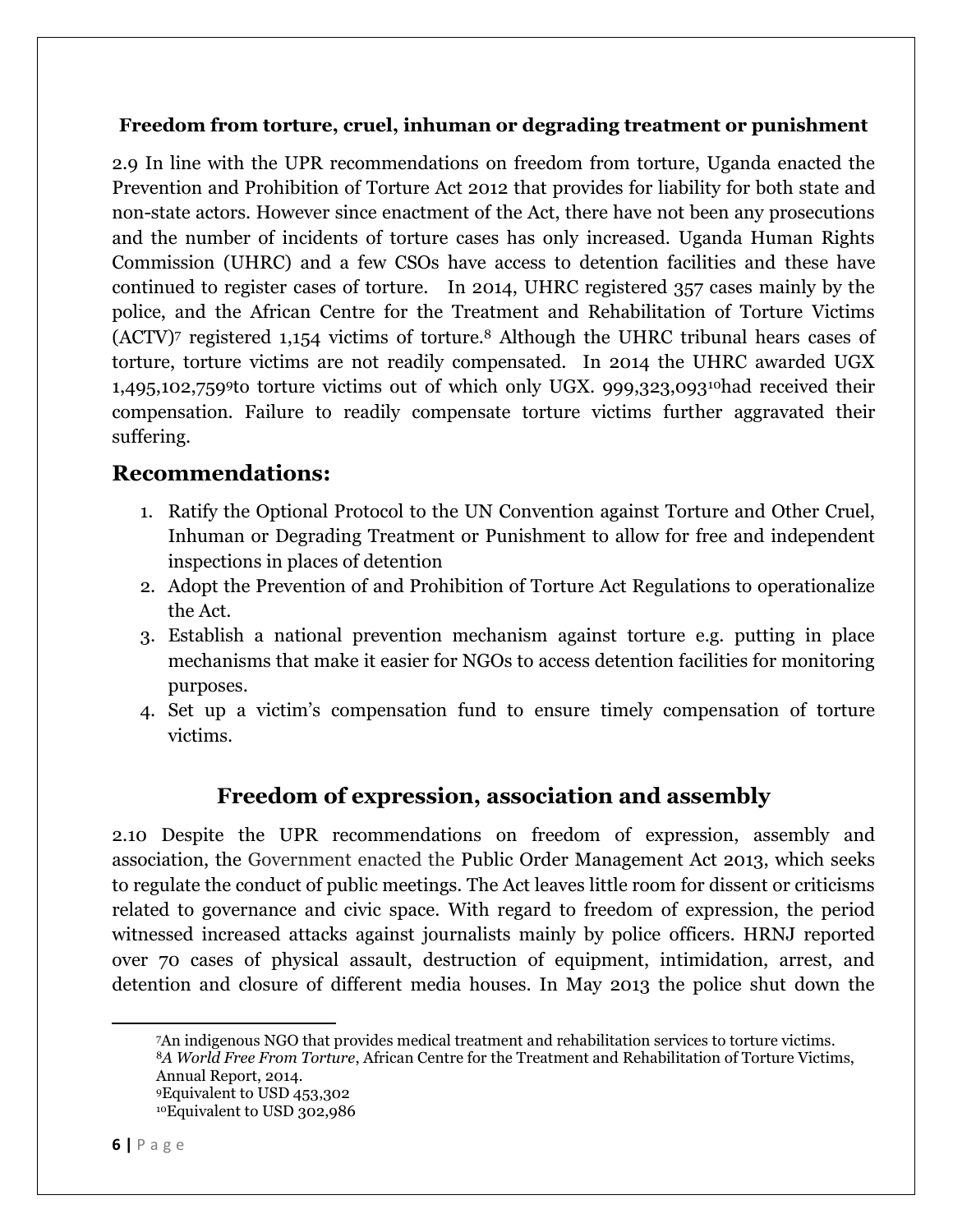Monitor Publications, the Red Pepper Newspaper, and 2 radio stations under the Nation Media group.

2.11 Political organizations have also faced a lot of restrictions limiting their freedom of association and assembly. Many political leaders and their sympathizers have faced 'preventative arrest' aimed at curtailing their freedom of association and assembly. Organizations critical of the government saw their freedom of expression threatened through various acts of intimidation. Human Rights Defenders (HRDs)<sup>11</sup>suffered office break-ins that resulted in theft of computers, institutional documents and money. Police investigations into the break-ins remain inconclusive, which would encourage impunity and further attacks. Organizations engaged in advocacy and monitoring of the electoral process were targeted and labelled partisan, and in some cases ordered to stop advocacy activities. Organizations working on oil and gas suffered sporadic inspections from security agencies; and where often required to comply with numerous compounding reporting obligations from the Resident District Commissioner and other state agencies. These actions evidenced shrinking space for NGOs in Uganda.

### **Recommendations:**

- 1. Domesticate the 1998 UN Declaration on Human Rights Defenders.
- 2. Amend section 33-36, 41, 49, 51-52, 53 and 179 of the Penal Code Act; the Press and Journalists Act, the Public Order Management Act, Non-Governmental Organizations Act,the Anti-Terrorism Act to bring them inconformity with the 1995 Constitution and international, regional instruments on civil and political rights on media freedoms and freedom of expression.
- 3. Prosecute law enforcement and security agents who harass, intimidate, and assault journalists.
- 4. Extend an invitation to the UN Special Rapporteur on the promotion and protection of the right to freedom of opinion and expression.
- 5. Speed up investigations in office break-ins suffered by HRDs and bring to account those responsible.

# **The Right to the Highest Attainable Standard of Health**

2.12 The 2011UPR session made a number of recommendations to Government to increase funding to the health sector, undertake measures to tackle maternal and child mortality and fight HIV/AIDS and tuberculosis among others. Despite this, Uganda's health sector remains significantly under-funded, at 9.6 % of total government expenditure and this subsequently impacts on access to quality health care services. Hospitals and health care

l

<sup>11</sup>Foundation for Human Rights Initiative (FHRI), Human Rights Network Uganda (HURINET), Action Aid International-Uganda, Environmental Alert, Uganda Land Alliance, Anti-Corruption Coalition, Lira NGO Forum, Human Rights Focus –Gulu and Ecological Christian Organization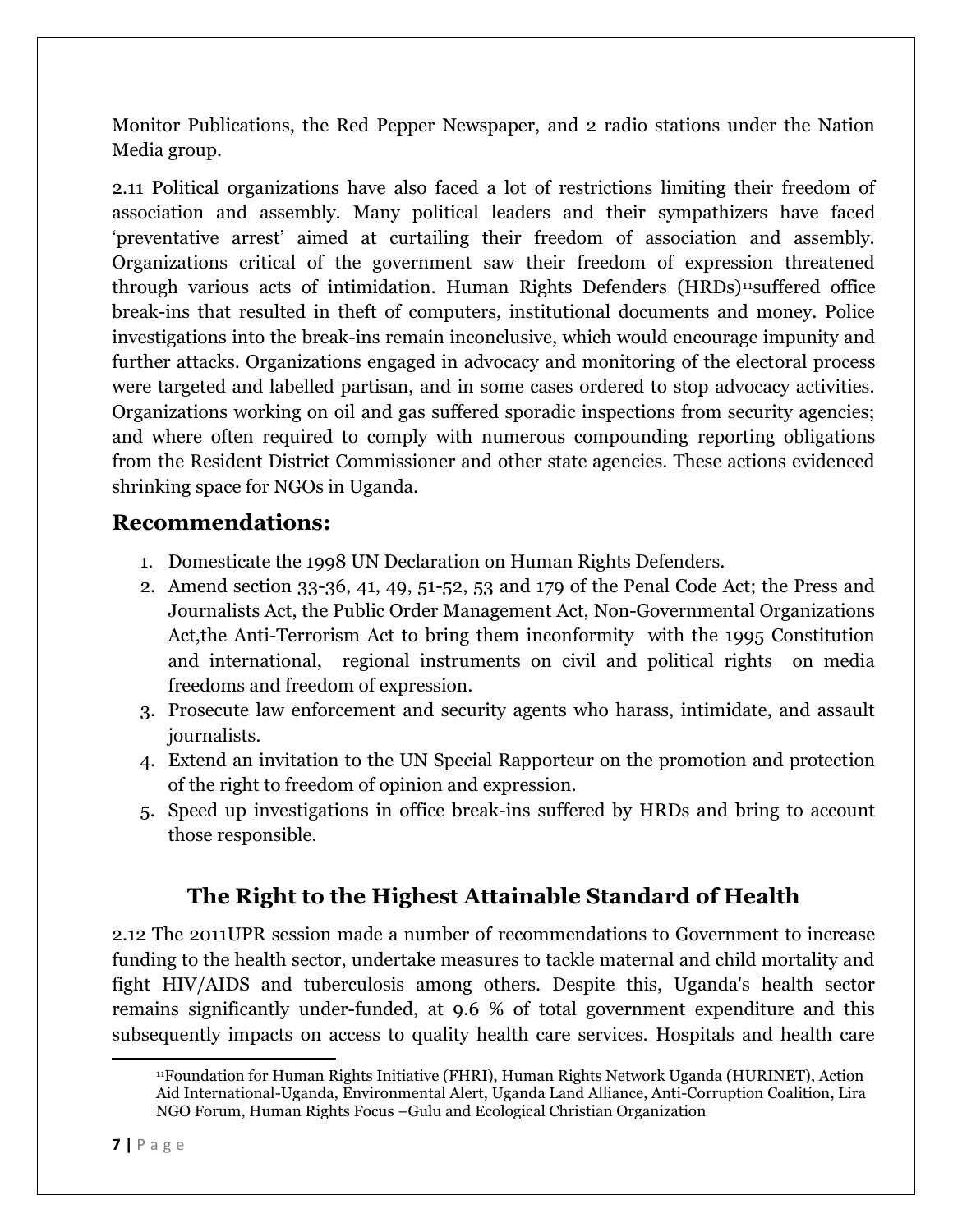centres across the country continue to lack basic supplies such as water and electricity. Center for Health and Human Rights stated that in 2012 over 150 patients had died in the space of a few months at Jinja referral hospital as a result of the unstable power supply.

2.13 Uganda still ranks among the top 10 countries in the world for high maternal, new-born and child mortality rates.<sup>12</sup> Basic Emergency Obstetric and New-born Care services are only available in 15% of health facilities. 30,000 new-borns continue to die before 28 days of life. Premature birth (38%), birth asphyxia (28%) and severe infection (24%) account for 90% of all new-born deaths.<sup>13</sup>

2.14 The Government has made significant progress in ensuring that children are immunized before their first birthday and has greatly reduced HIV infections among young children. Nevertheless, Uganda ranks poorly with regard to immunization coverage in comparison to its regional neighbours. Inadequate nutrition remains a significant concern, with malnutrition responsible for a third of under-five deaths. While commending progressive gains registered in preventing HIV/AIDS infection among children through Prevention of Mother to Child Transmission of HIV/AIDS (PMTCT) services and in improving access to paediatric ART, stigma and discrimination still remain rampant.

2.15 The Government has not made much progress in the establishment of a national health insurance scheme for the poor. The Bill was presented to Parliament in 2014 and is awaiting a certificate of financial implication before it can be tabled for debate.

## **Recommendations:**

- 1. The Government should increase the budget for health care to 15% in line with the Abuja Declaration.
- 2. The Government should expedite and fast track the process for the enactment of the National Insurance Bill which should adequately provide insurance cover for all categories of the population including the informal sector without discrimination and pay attention to principles of equity.

# **Right to education**

2.16 In 2011 UPR session, the Government was urged to "increase public expenditure on education." While the budgetary allocation to the education sector seems to be increasing in nominal terms, when the inflation rate and the incremental enrolment rates due to the high population growth are taken into account, the budgetary allocation to the education sector has actually been declining in real terms from 16.85% to 13.65% over the last four financial

<sup>12</sup> Situation Analysis of Children in Uganda MGLSD 2015 13Ministry of Health 2013, 2014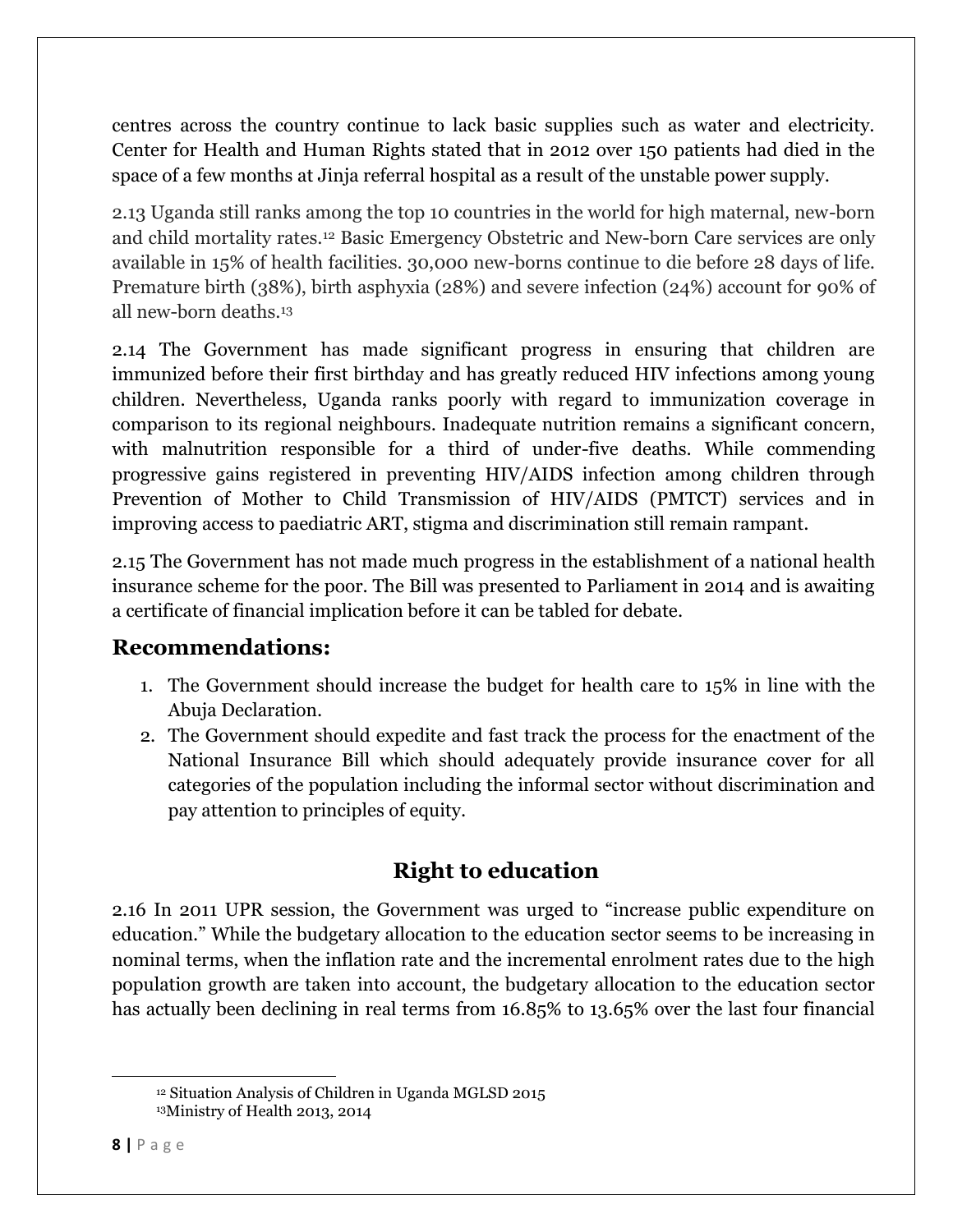years. Low government investment in education has a retrogressive effect on the right to education and in particular affects the quality of education.

2.17 However, while primary education has been successful in reaching large numbers of children in rural areas, significant inequities remain entrenched. Children in Central and Western regions consistently perform better than children in Eastern and Northern regions. Furthermore, some special interest groups e.g. children with disabilities and from ethnic minorities are missed out. The UWEZO Report of 2014<sup>14</sup> showed that 60% of the deaf population in Uganda is illiterate as enrolment for such special groups is still low. In 2013, out of 27 Batwa children, 8 children sat for UNEB exams at different levels.

2.18 The quality of education in state institutions remains poor and many children continue to drop out of primary school. Enrolment and retention rates at secondary level (for boys and girls) also remain low – just 49% enrolment in government secondary schools in 2014. While commending the efforts of Ministry of Education and Sports in licensing of early childhood development (ECD) centres, the Net Enrolment Ratio (NER) is low at 8% in 2013 and there are wide variations in provision and access between regions. 53% of the enrolled children are in urban areas like Kampala (MoES 2013). The situation has been exacerbated by the unmonitored and unregulated expansion of private sector provision of education. This disproportionately affects the availability and accessibility of education for children from poor families. Over 80% of early childhood development centres are privately owned and financially inaccessible to the majority of Ugandans.

## **Recommendations**

- 1. The government should prioritize and increase financial investment in the public education sector to the minimum international target of 6% of GDP or allocate 20% of the budget to education, prioritizing funding for basic education.
- 2. The government should design and implement a plan of action for improving the quality of public education in Uganda including reassessing learning outcomes.
- 3. The government should take all necessary measures to regulate the private educational sector by monitoring their compliance with education standards and reviewing and amending if necessary its laws and policies governing private education providers.

### **Right to work**

2.19 In 2011 UPR, the Government was urged to amend the laws to include protection for domestic workers. Article 40 protects the right to work by requiring Parliament to enact laws to provide for the right to "work under satisfactory, safe and healthy conditions"; ensure "equal payment and non-discrimination" and reasonable working hours and paid holidays.

<sup>14</sup> UWEZO Report of 2014: Are Children learning? Literacy and Numeracy across East Africa.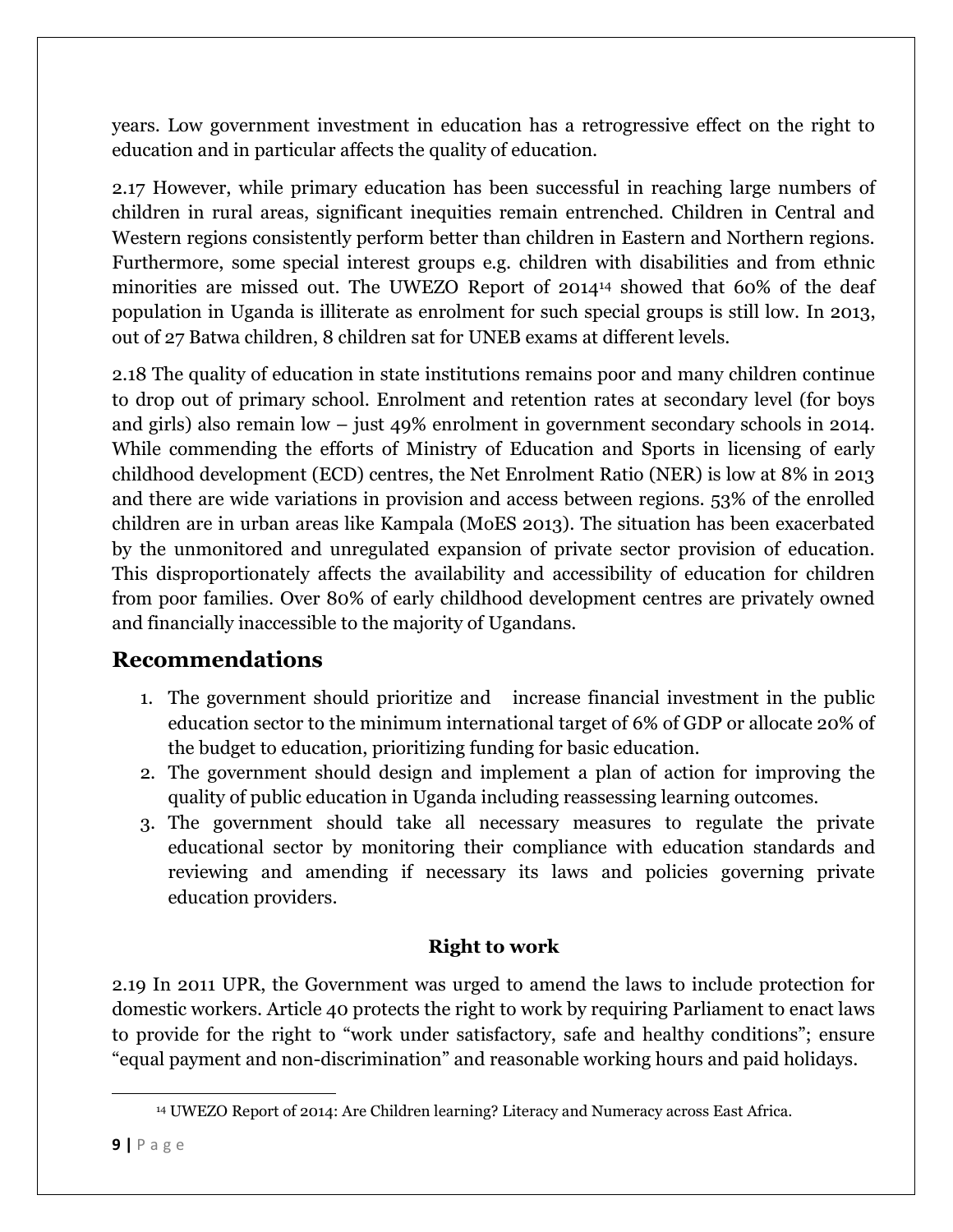The labour force in Uganda is grossly imbalanced with 81.8% of the working population concentrated in the informal sector compared to 18.2% in the formal sector. 3.8%<sup>15</sup> of Uganda's labour force is unemployed. Whereas domestic workers like many workers in the informal sector make up a large percentage of the work force, they remain outside the protection of the law. No major steps have been taken to ensure protection of domestic workers and this is worsened by the lack of a minimum wage.

2.20 The legal minimum wage remains at UGX 6,000 (USD 1.8), which was set in 1984. In 1995, the Minimum Wages Advisory Committee recommended that the economy could support the minimum wage of UGX 75,000 (USD 22.7) per month for unskilled labour, however to date this has not been implemented.

# **Recommendations:**

- 1. Enact a minimum wage for the labour force.
- 2. Establish a comprehensive social insurance scheme to provide support to mitigate the impact of income shocks as a result of unemployment, ill health and retirement.
- 3. Enact a law providing protection to domestic workers.

# **Rights of Children**

2.21 The 2011 UPR recommendations on children's rights centered around their right to education, health, protection from trafficking and hazardous work, sacrifice and ritual killings and juvenile justice. Uganda has one of the youngest populations in the world with 60% of the population under 18 years of age.

2.22 The Government has made some progress to improve the protection of children. On March 2, 2016 the Parliament passed the Children's Act Amendment Bill 2015, which strengthens the institutional mechanism for promotion of children's rights through the establishment of the Uganda National Children's Authority. Despite this, low budget allocation to the key child protection agencies and programmes remains a specific challenge. The Ministry of Gender Labour Social Development has one of the lowest budgets of all government departments (0.3% in 2013/14).

2.23 The Government has undertaken initiative to have all children registered; however, 70% of children under the age of five have not had their births registered. The Government developed the National Action Plan for the Elimination of the Worst Forms of Child Labour in Uganda (2012/13-2016/17), however, child labour remains a serious concern. The UNHS

<sup>15</sup><http://data.worldbank.org/indicator/SL.UEM.TOTL.ZS>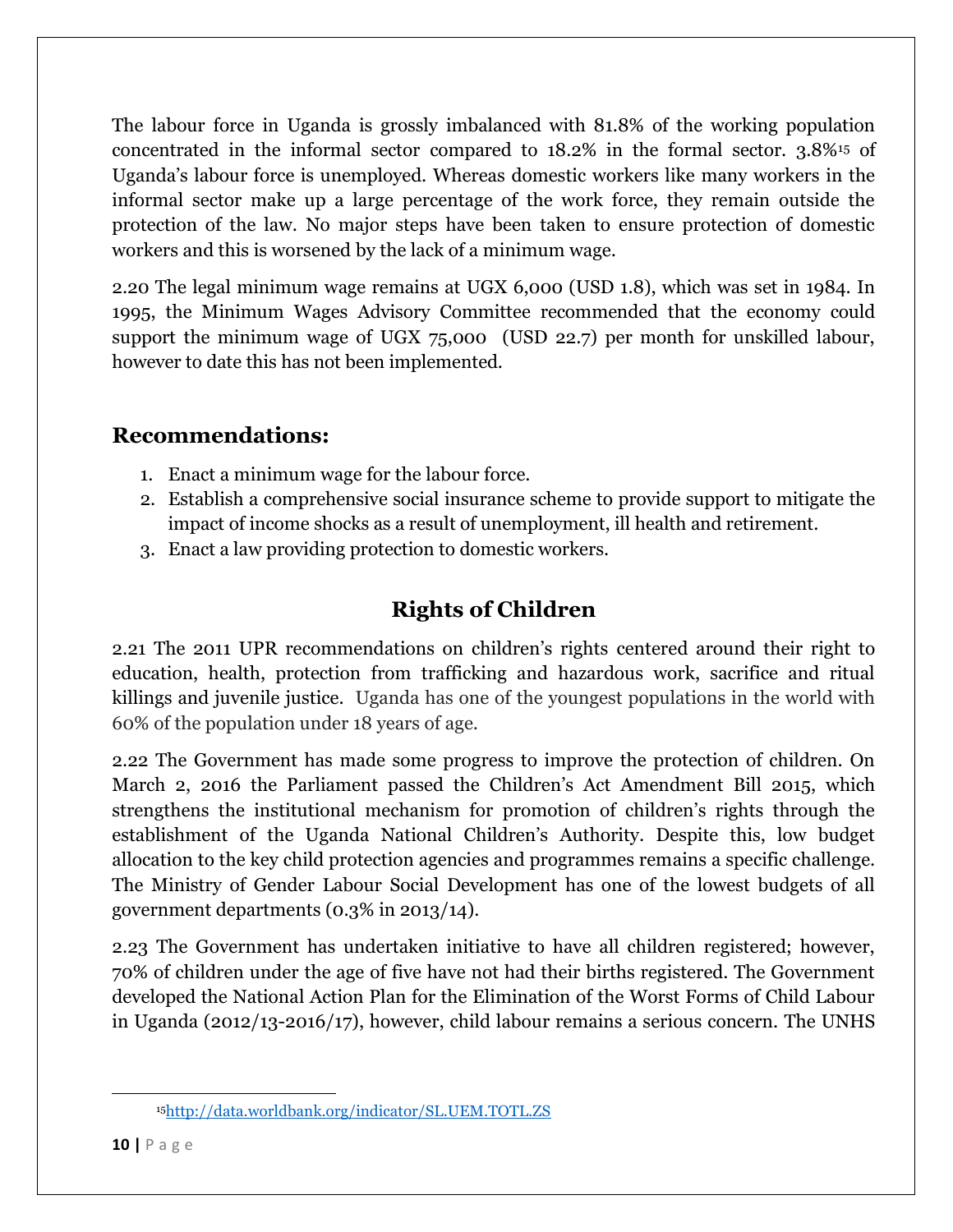$2012/13$  reveals that  $40\%$  of the children<sup>16</sup>aged 5-15 years are part of the working population. In addition, violations against children whether physical, sexual or emotional are still prevalent and continue to undermine children's right to protection. In 2013 alone, 9,598 defilement cases were reported to the Uganda Police Force and approximately 35% of girls drop out of school because of marriage and 23% due to teenage pregnancy. There are at least 10,000 street children-and Kampala leads with 6,000 children. While recognizing government efforts to curb corporal punishment, caning is still experienced by 74% and 75% of the children in primary and secondary school, respectively17.

2.24 The Government has also made efforts to review its juvenile justice system. In 2014, government was able to construct separate holding facilities for juveniles in 10.3% of detention facilities. However, there are still significant challenges to be addressed.

# **Recommendations**

- 1. Implement the Children's Act Amendment Bill 2015;
- 2. Ratifying and domesticate the Hague Convention on Inter Country Adoption;
- 3. Ratify The Optional Protocol to the Convention on the Rights of the Child on a Communications Procedure (OP3 CRC);
- 4. Invest in the economic strengthening of poor households to address risk factors that render children vulnerable to child labour, dropping out of school and all forms of exploitation;
- 5. Birth registration should be prioritized as a tool for national development;
- 6. Increase budgetary allocation to child protection services at national and local government level;

# **Youth rights**

2.25 The 2011 UPR session made only one recommendation on the protection of youth. Nonetheless issues of the youth are very significant as 75% of Uganda's population is under 35 years. The youth unemployment rate remains high, estimated at 78%. This is attributed to slow economic growth, the small labour market, lack of sufficient experience and skills, a high population growth rate of 3.5%, insufficient employable skills, a high rate of labour

l

<sup>16</sup>The UNHS uses the concept of working children which is not necessarily the same as child labour. The economic activity and the conditions in which it is done determine if it qualifies to be child labour. <sup>17</sup> 2012 study by the Ministry of Education and Sports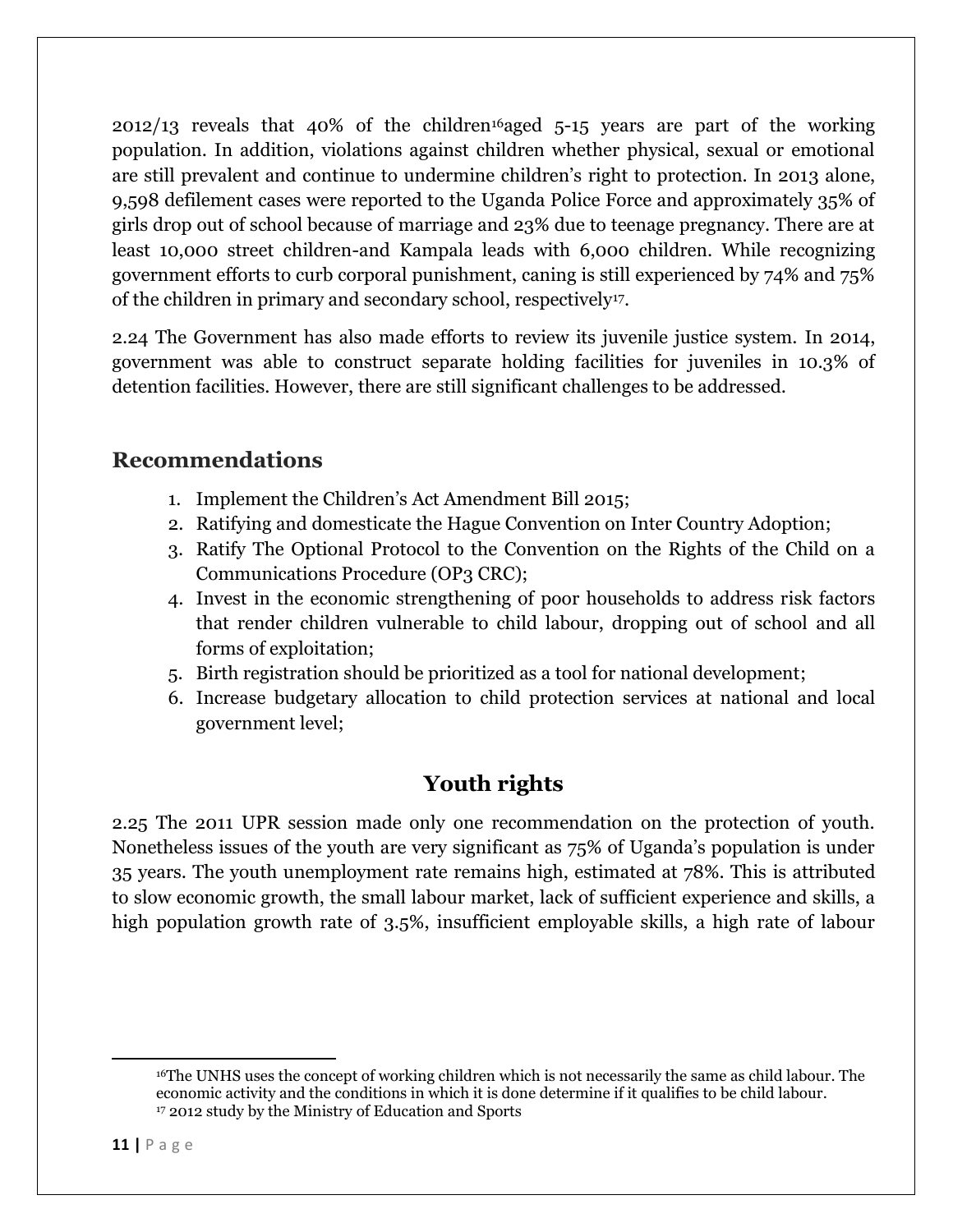force growth rate (4.2% per annum), inadequate investment/supply side of jobs,<sup>18</sup> ruralurban migration and limited access to capital and support.<sup>19</sup>

2.26 In 2013/14, the Government initiated, the Youth Livelihood Programme in response to the high unemployment rate and poverty among the youth. The Programme provides support in form of revolving funds for skills development projects and income generating activities initiated by youth groups. A total of 32,374 youths (44% are female) accessed support under the Programme and are presently engaged in self-employment in various vocational trades and income generating activities. Nonetheless, a lot more needs to be done to address the challenges of the youth.

## **Recommendations:**

- 1. Enact youth friendly policies that allow them to access financial services establish businesses and self-employment initiatives.
- 2. Empower young people through targeted skills development, ICT training, and certification, entrepreneurial development and vocational skills

## **Women's rights**

2.27 The 2011 UPR session made a number of recommendations on the promotion of women's rights as well as their protection from sexual and gender based violence including female genital mutilation. The Government is commended for the enactment of the Domestic Violence Act 2010, National Gender Based Violence policy 2012, the National Action Plan on GBV and the Sexual Offences Bill. However, these have not led to a reduction in gender-based violence. Domestic violence increased by 18.4% and defilements by 15.8%; death through domestic violence increased by 51% of which 49% were female<sup>20</sup>.

2.28 Whereas the Directorate of Public Prosecution created a department to address gender based violence and there have been a few prosecutions of the perpetrators of female genital mutilation, there is still a long way to go. In addition, the shelters to protect victims from immediate harm are few and not well resourced. Worse still, the Government did not make any progress in enacting the Marriage and Divorce Bill that address marital rape, this has resulted in gaps in protecting women from intimate partner rape and as such violence against women continues being perpetrated with impunity.

 $\overline{a}$ 

<sup>18</sup>[http://www.brookings.edu/blogs/africa-in-focus/posts/2014/08/26-youth-unemployment-uganda](http://www.brookings.edu/blogs/africa-in-focus/posts/2014/08/26-youth-unemployment-uganda-ahaibwe-mbowa)[ahaibwe-mbowa](http://www.brookings.edu/blogs/africa-in-focus/posts/2014/08/26-youth-unemployment-uganda-ahaibwe-mbowa)

<sup>19</sup> (Population Secretariat, (2012).

<sup>20</sup> Uganda Police's Annual Crime and Traffic Road Safety Report 2013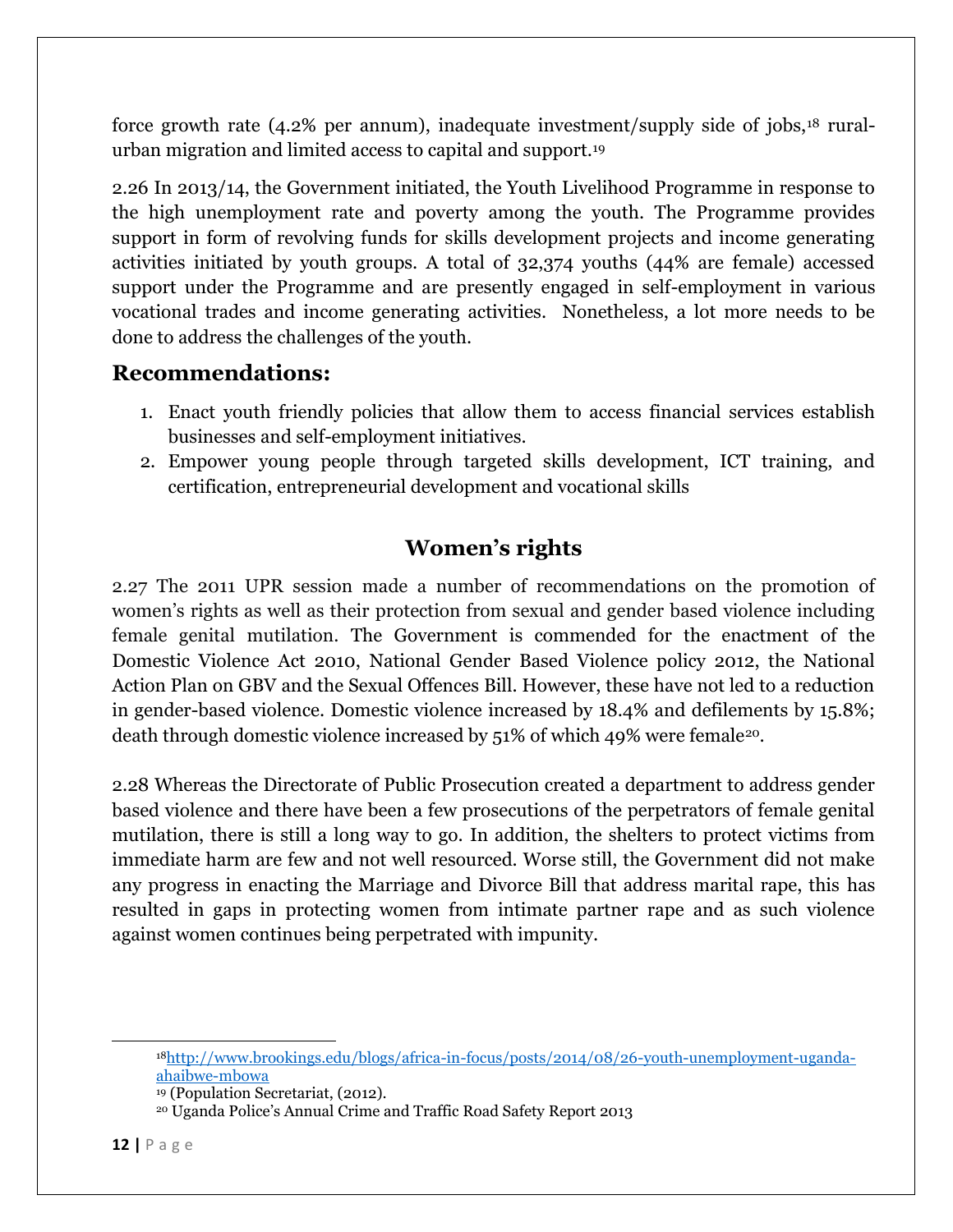2.29 Women comprise 51.6% of the population and yet comprise 53.5% of the poor in economic terms, and in terms of multi-dimensional poverty. 30% of households are femaleheaded, of which 12% are headed by widows. Although the national economy continues to grow, women remain among the most impoverished sub populations due to structural barriers at household, societal and national level. Women presently constitute 42% of all the public service positions; however gender disparities in the appointment of women to key positions in public institutions and leadership positions remains pervasive.21Only 15% of the 112 Resident District Commissioners<sup>22</sup> and 24% of the 66 Deputy Resident District Commissioners are female. Monetization of politics also continues to disadvantage women's participation.

### **Recommendations;**

- 1. Implement economic empowerment programmes for women, especially women in the informal and agricultural sectors.
- 2. Increase women's participation in non-traditional segments of the economy and labour market and trade.
- 3. Reform the laws to ensure that political parties conform to the constitutional requirements of affirmative action and gender equality, by assigning quotas to women in their internal organizational structures.
- 4. Build the capacity of women leaders in all public offices to enable them better undertake their leadership roles.

# **Rights of Persons with Disabilities (PWDs)**

2.30 The 2011 UPR session made several recommendations on the right to health, equal opportunities and freedom from non-discrimination by PWDs. PWDs are among the most disadvantaged social-economic groups and 19% of the Ugandan population is estimated to have some form of disability. Although Uganda has ratified instruments at the international and national level that promote the rights of PWDs, a lot more needs to be done practically to advance their rights. The National Union of Persons with Disabilities (NUDIPU) stated that many PWDs face discrimination at health centres. These attitudes manifest through marginalization and in some cases outright disrespect. Many medical workers lack information, knowledge and skills on how to deal with PWDs. Similarly most health centres are inaccessible to PWDs. PWDs don't enjoy the rights to access to education, as most of the schools nationwide are poorly equipped to assess or meet the needs of PWDs. There is low provision of inclusive educational services, lack of trained special needs teachers and lack of accessible buildings. These structural barriers are further hampered by varied stereotypes against PWDs from schoolteachers, students and communities.

<sup>21</sup> FOWODE 'Women in Leadership Positions in Uganda' 2014

<sup>22</sup>Resident District Commissioners are the political heads of districts. Uganda todate has 112 districts.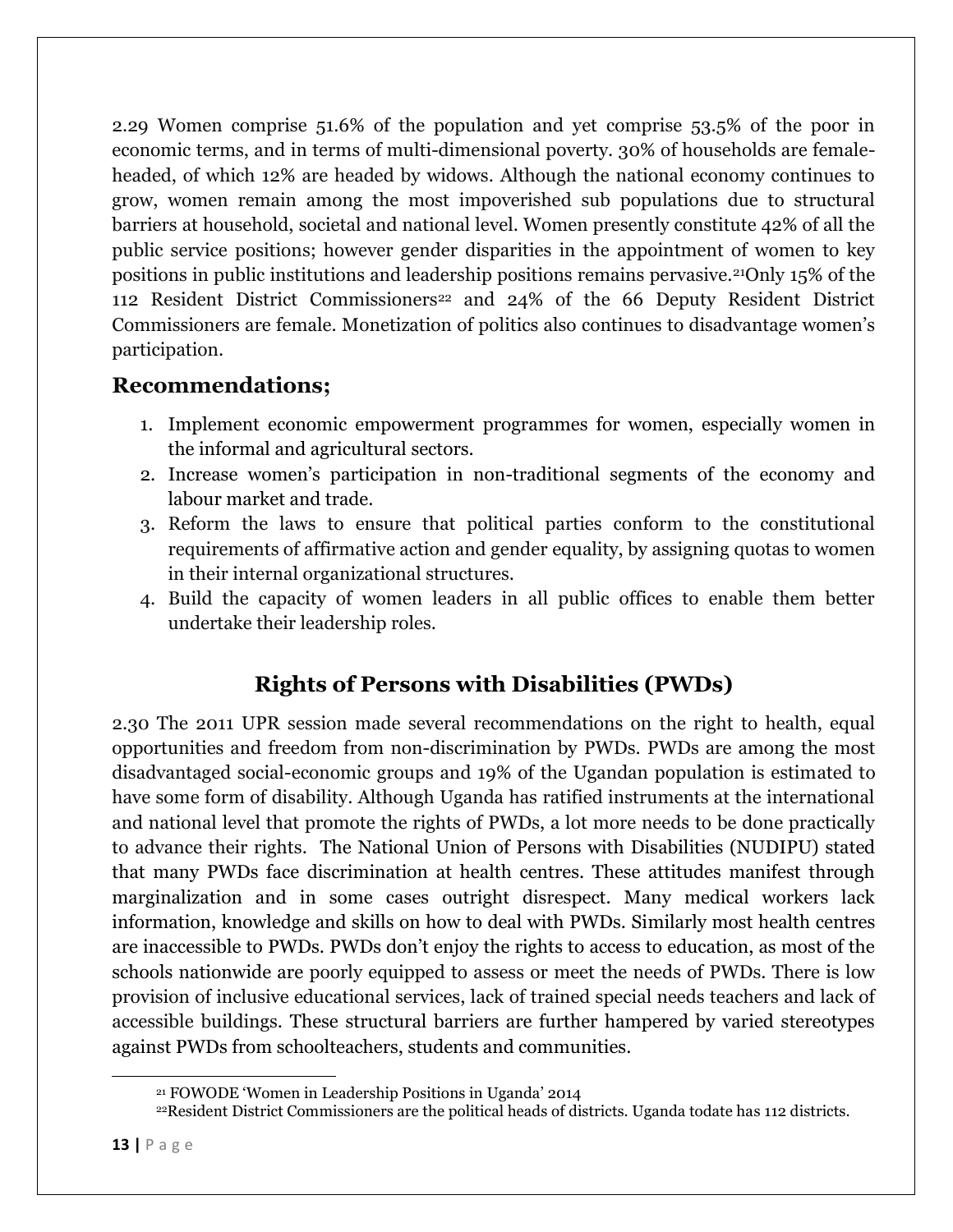### **Recommendations:**

- 1. Enforce a mechanism for early identification/assessment of disability, which leads to early rehabilitation of children with disabilities.
- 2. Ensure all public buildings have facilities to ease mobility and accessibility for PWDs.
- 3. Provision of accessible information and assistive devices to enhance mobility, especially in health and education programmes to ensure social inclusion of PWDs.
- 4. Immunization of pregnant mothers against germen measles (rubella) should be strengthened because rubella is a cause of many disabilities in children.

# **Refugees and migrant workers**

2.31 The 2011 UPR session made only one recommendation on improving the life conditions of migrants and refuges in Uganda. Uganda is home to almost 511,000 refugees and asylum seekers from the Democratic Republic of the Congo, South Sudan, Rwanda, Burundi and Somalia, making Uganda the third-largest refugee-hosting country in Africa.<sup>23</sup>The Government of Uganda is widely recognized as having progressive and forward-thinking refugee and asylum policies as well as good policies responsive to conflict- and disasterinduced internal displacement. In spite of the Ugandan government's attempts to make affordable universal primary school education available to all refugees, it is frequently not of adequate quality. Approximately 10,000 refugee children between the ages of 6 and 13 in Kampala are not enrolled in formal primary education, and only *18.7%: refugee youth* are enrolled in Secondary enrolment rate*<sup>24</sup>*

2.32 With regards to migrant workers, the Government has failed to offer sufficient protection to Ugandans seeking employment abroad and left them vulnerable to human trafficking. The government estimates that as by 2013 about 628,845 Ugandans were economic migrants, of which 53 percent were women. Approximately 42,000 Ugandans have migrated to Iraq, United Arab Emirates, Qatar, Saudi Arabia, Afghanistan, Somalia and South Sudan in search of work opportunities. However, these women workers in the Middle East continue to face extreme forms of abuse and sexual violence, yet the government has failed to successfully license and regulate the middleman- Ugandan recruitment companies.<sup>25</sup>

#### **Recommendations:**

<sup>23</sup>Uganda hosts record 500,000 refugees and asylum-seekers Available at [www.unhcr.org/567414b26.html](http://www.unhcr.org/567414b26.html)

<sup>24</sup>David Boze 2015 The Limits of Universal Education: Barriers to Enrolment for Urban Refugees in Kampala

<sup>25</sup>Human Rights Watch' I Already Bought You: Abuse and Exploitation of Female Migrant Domestic Workers in the United Arab Emirates' 2014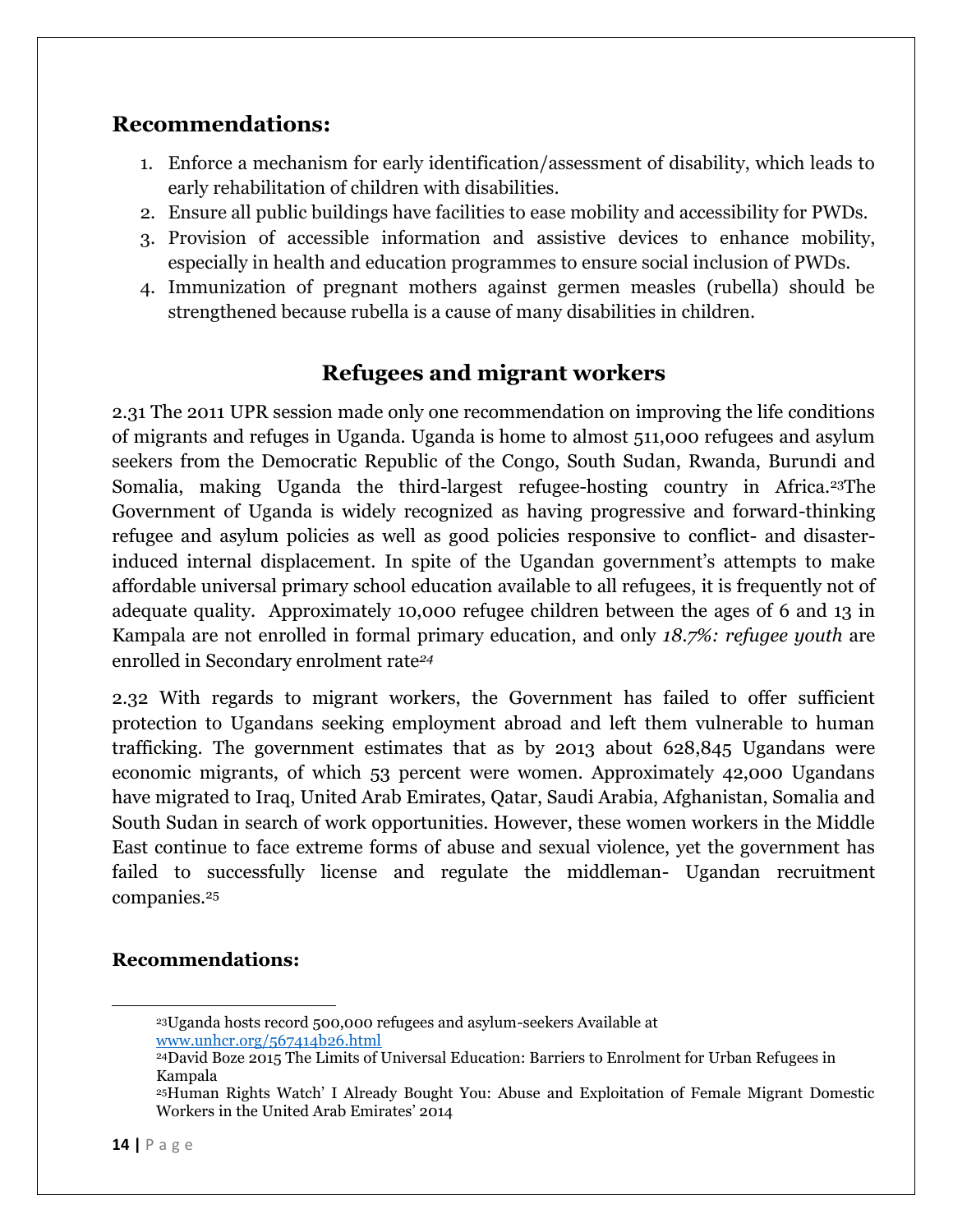- 1) The Government of Uganda should consider providing, establishing programs that aim at guaranteeing higher education opportunities to refugee children
- 2) The Government should implement the Trafficking in Persons Act and regulate the recruitment firms responsible for sending labour to the Middle East

### **Minorities and Indigenous groups**

2.33 The 2011 UPR session requested Government to take administrative measures to improve the rights of the Batwa. There are 6,705 Batwa in Uganda and they constitute 0.03% of Uganda's population. The Batwa are not considered indigenous peoples but rather an ethnic minority. Article 36 of the constitution provides for the protection of rights of minorities, however, there is extensive discrimination and marginalization of ethnic minorities in communities where they live and enforcement of rights of ethnic minority groups remains generally lacking. Due to land eviction; the Batwa communities continue to suffer violence and discrimination from neighbouring ethnic groups. On Saturday 7<sup>th</sup> June 2014, Batwa communities in Ryabitukuru, Kisoro District were burnt out of their homes.<sup>26</sup>

2.34 In addition, many people continue to be discriminated against on the basis of their sexual orientation. Although the Government recalled the Anti-Homosexuality Act, there have been reported cases of violations of sexual minorities' rights. In 2014, there were 89 cases of violations of LGBT rights, 47 of which were perpetrated by state actors and 42 by non-state actors<sup>27</sup>.

### **Recommendations**

- 1) Recommend that national legislation and policy be adopted to address the landlessness, marginalization and discrimination caused by the creation of conservation areas.
- 2) Adopt special measures to accelerate equal opportunities between the Batwa and others including affirmative action programs.
- 3) Investigate and prosecute state actors and individuals perpetrating violence against LGBTs.

## **Transitional Justice**

<sup>26</sup> Indigenous Peoples in Uganda. A Review of the Human Rights Situation of the Batwa People, the Benet People and Pastoralists Communities: Alternative Report to the Republic of Uganda to be presented at the 5th session of the United Nation Committee on Economic, Social and Cultural Rights, 1st -19th June, 2015, at 21

<sup>27</sup> Consortium on Monitoring violations based on sexual determination, gender identity and sexual orientation: Uganda report of violations based in gender identity and sexual orientation July 2015